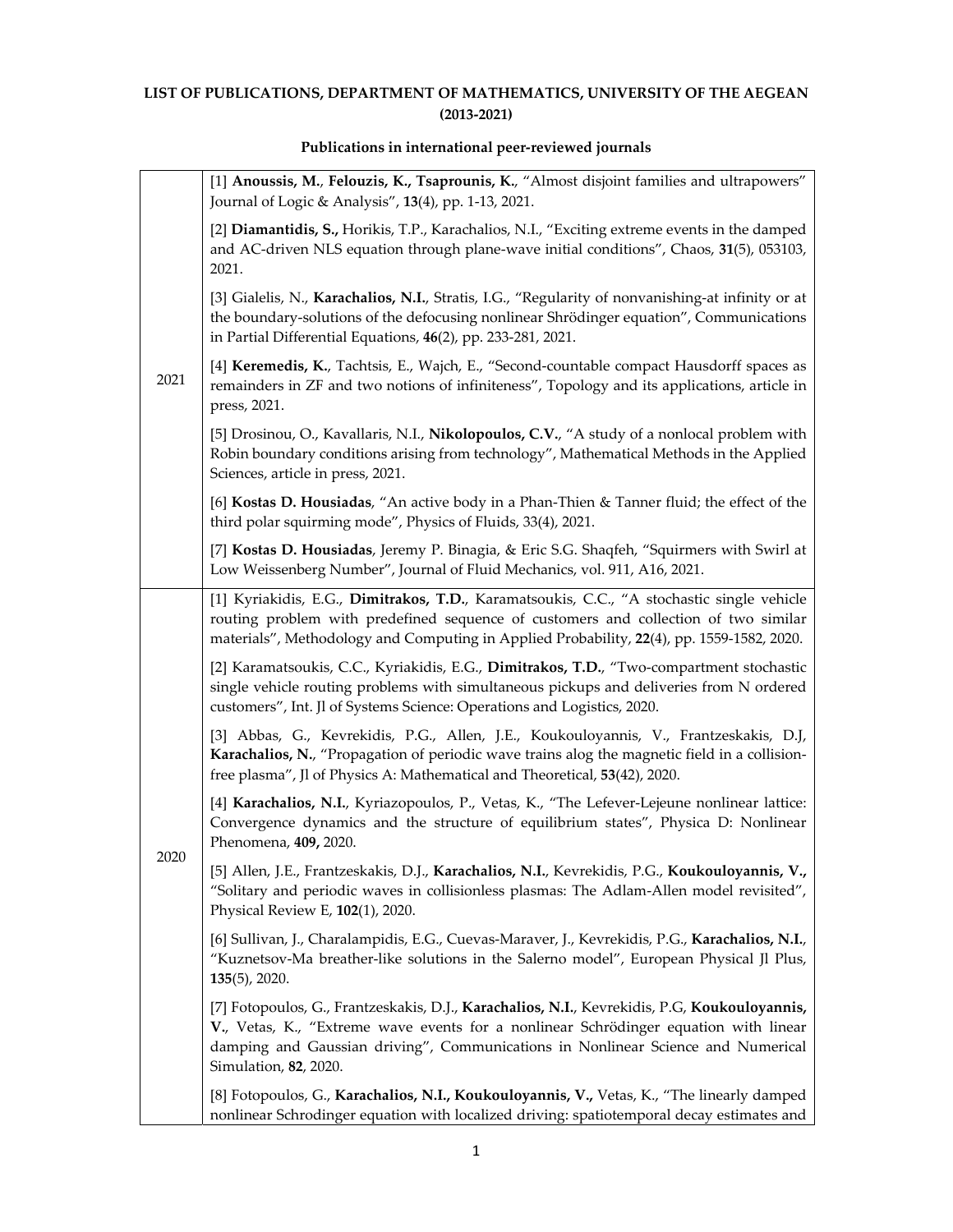|      | the emergence of extreme wave events", Zeitschrift fur Angewandte Mathematik und Physik,<br>$71(1)$ , 2020.                                                                                                                                                              |
|------|--------------------------------------------------------------------------------------------------------------------------------------------------------------------------------------------------------------------------------------------------------------------------|
|      | [9] Keremedis, K., Wajch, E., "On Loeb and sequential spaces in ZF", Topology and its<br>Applications, 280, 107279, 2020.                                                                                                                                                |
|      | [10] Keremedis, K., Tachtsis, E., "Cellularity of infinite Hausdorff spaces in ZF", Topology<br>and its Applications, 274, 107104, 2020.                                                                                                                                 |
|      | [11] Keremedis, K., Wajch, E., "On densely complete metric spaces and extensions of<br>uniformly continuous functions in ZF", Jl of Convex Analysis, 27(40), 2020.                                                                                                       |
|      | [12] Kofinas, C.E., Metaftsis, V., Papistas, A.I., "IA-automorphisms and Lie algebras related<br>to the McCool group", Jl of Algebra, 542, pp. 162-189, 2020.                                                                                                            |
|      | [13] Muntean, A., Nikolopoulos, C., "Colloidal transport in locally periodic evolving porous-<br>media - An upscaling exercise", SIAM Jl of Applied Mathematics, 80(1), pp. 448-475, 2020.                                                                               |
|      | [14] Kotis, K., Spiliotopoulos, D., Papasalouros, A, "Intelligent Collaborative Authoring of<br>Place-Based, Cross-Cultural and Media-Rich Experiences", Challenges, 11(1), 2020.                                                                                        |
|      | [15] Lorenzo Fusi, Kostas D. Housiadas, & George C. Georgiou, "Flow of a Bingham fluid in<br>a pipe of variable radius", Journal of Non-Newtonian Fluid Mechanics, 285, 104393, 2020.                                                                                    |
|      | [16] Jeremy P. Binagia, Ardella Phoa, Kostas D. Housiadas, & Eric S.G. Shaqfeh, "Swimming<br>with swirl in a viscoelastic fluid", Journal of Fluid Mechanics, vol. 900, A4, 2020.                                                                                        |
|      | [17] Kostas D. Housiadas, & Roger I. Tanner, "The analytical solution of the Brinkman model<br>for non-Brownian suspensions with Navier slip on the particles", International Journal of<br>Multiphase Flow, 129, 103298, 2020.                                          |
|      | [18] Kostas D. Housiadas, "Viscoelastic fluids with pressure-dependent viscosity; exact<br>analytical solutions and their singularities in unidirectional Poiseuille flows", International<br>Journal of Engineering Science, 147, 2020.                                 |
|      | [19] Spyros D. Gkormpatsis, Evgenios A. Gryparis, Kostas D. Housiadas, & Antony N. Beris,<br>"Steady slip translation in a viscoelastic fluid with slip on the surface of the sphere", Journal<br>of Non-Newtonian Fluid Mechanics, 275, 104217, 2020.                   |
|      | [1] Anoussis, M., Ozawa, N., Todorov, I.G., "Norms of vector functionals", Proceedings of<br>the American Mathematical Society, 147(5), pp. 2057-2068, 2019.                                                                                                             |
|      | [2] Anoussis, M., Katavolos, A., Todorov, I.G., "Bimodules over VN(G), harmonic operators<br>and the non-commutative Poisson boundary", Studia Mathematica, 249(2), pp. 193-213, 2019.                                                                                   |
| 2019 | [3] Kyriakidis, E.G., Dimitrakos, T.D., "Stochastic single vehicle routing problem with<br>ordered customers and partial fulfilment of demands", Int. Jl of Systems Science: Operations<br>and Logistics, 6(3), pp. 285-299, 2019.                                       |
|      | [4] Kyriakidis, E.G., Dimitrakos, T.D., Karamatsoukis, C.C., "Optimal delivery of two similar<br>products to N ordered customers with product preferences", Int Jl of Production Economics,<br>209, pp. 194-204, 2019.                                                   |
|      | [5] Fotopoulos, G., Karachalios, N.I., Koukouloyannis, V., Vetas, K., "Collapse dynamics for<br>the discrete nonlinear Schrödinger equation with gain and loss", 72, pp. 213-231, 2019.                                                                                  |
|      | [6] Karachalios, N.I., Kyriazopoulos, P., Vetas, K., "Excitation of Peregrine-Type waveforms<br>from vanishing initial conditions in the presence of periodic forcing", Zeitschrift fur<br>Naturforschung - Section A Jl of Physical Sciences, 74(5), pp. 371-382, 2019. |
|      | [7] Frantzeskakis, D.J., Karachalios, N.I., Kevrekidis, P.G., Koukouloyannis, V., Vetas, K.,<br>"Dynamical transitions between equilibria in a dissipative Klein-Gordon lattice", Jl of<br>Mathematical Analysis and Applications, 472(1), pp. 546-576, 2019.            |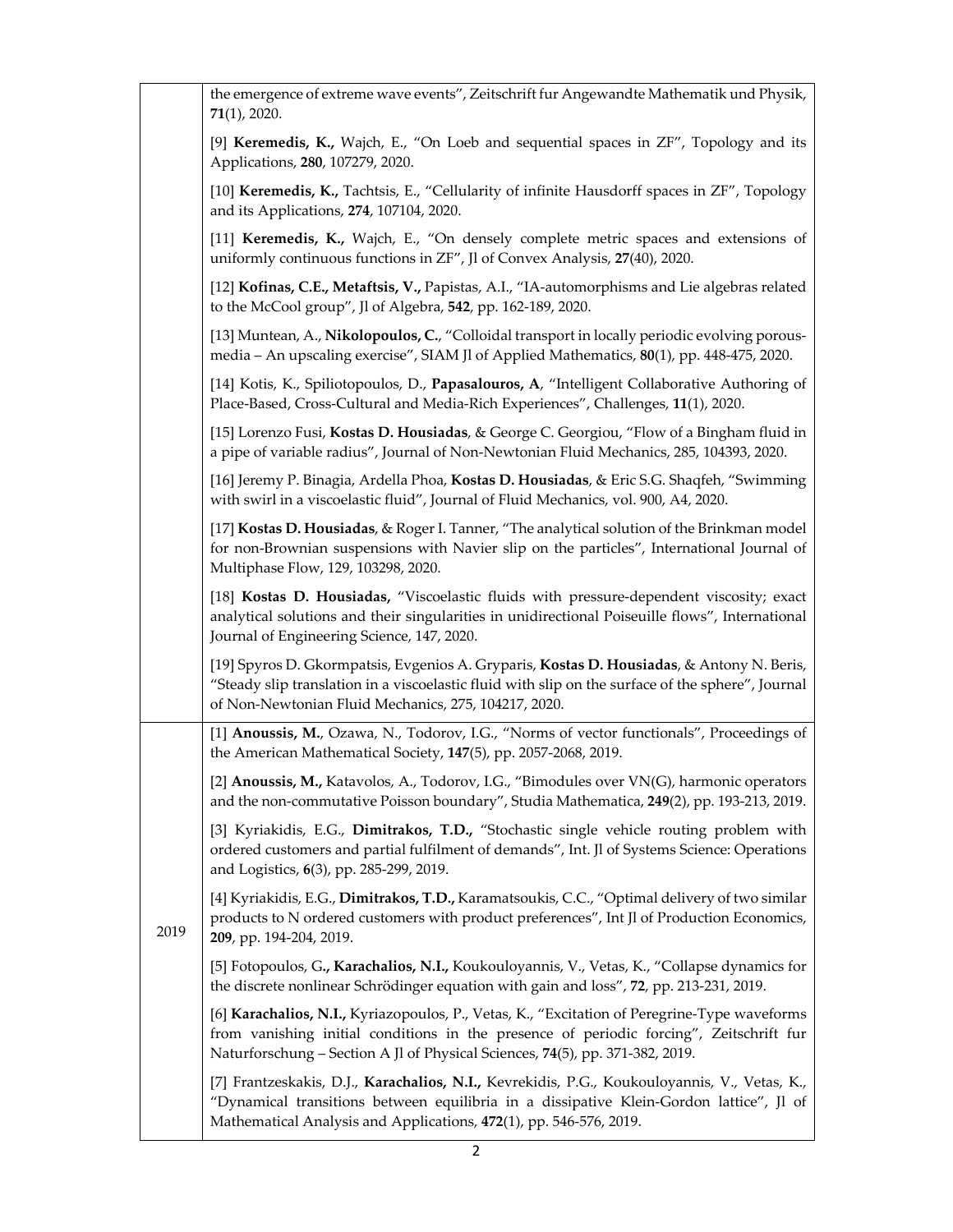|      | [8] Keremedis, K., "On lightly and countably compact spaces in ZF", Quaestiones<br>Mathematicae, 42(5), pp. 579-592, 2019.                                                                                                 |
|------|----------------------------------------------------------------------------------------------------------------------------------------------------------------------------------------------------------------------------|
|      | [9] Keremedis, K., Wajch, E., "Hausdorff compactifications in ZF", Topology and its<br>Applications, 258, pp. 79-99, 2019.                                                                                                 |
|      | [10] Keremedis, K., Ozel, C., Piekosz, A., Al Shumrani, M.A., Wajch, E., "Compact<br>complement topologies and k-spaces", Filomat, 33(7), pp. 2061-2071, 2019.                                                             |
|      | [11] Magiatis, C., "Elementary operators on the algebra of adjointable operators on a Hlibert<br>module", Jl of Mathematical Analysis and Applications, 475(1), pp. 628-640, 2019.                                         |
|      | [12] Nikolopoulos, C.V., "Macroscopic models for calcium carbonate corrosion due to<br>sulfation. Variation of diffusion and volume expansion", European Jl of Applied<br>Mathematics, 30(3), pp. 529-556, 2019.           |
|      | [13] Giannakas, F., Papasalouros, A., Kambourakis G., Gritzalis, S., "A comprehensive<br>cybersecurity learning platform for elementary education" Information Security Journal,<br>28(3), pp. 81-106, 2019.               |
|      | [14] Cai, J., Tsaprounis, K., "On strengthenings of superstrong cardinals", New York Journal<br>of Mathematics", 25, pp. 174-194, 2019.                                                                                    |
|      | [15] Koufogiorgos, T., Tsichlias, C., "Contact Metric Three-Manifolds with Constant Scalar<br>Torsion", Journal of the Australian Mathematical Society, 107(2), pp. 234-255, 2019.                                         |
|      | [16] Kostas D. Housiadas & Antony N. Beris, "Variables viscosity effects for the flow around<br>a sphere", Physics of Fluids, 31(11), 2019.                                                                                |
|      | [17] Kostas D. Housiadas, "Steady sedimentation of a spherical particle under constant<br>rotation", Phys. Rev. Fluids, 4 (10), 2019.                                                                                      |
|      | [18] Evgenios A. Gryparis, Spyros D. Gkormpatsis, Kostas D. Housiadas & Roger I. Tanner,<br>"Viscoelastic planar elongational past an infinitely long cylinder", Physics of Fluids, 31(3),<br>2019.                        |
|      | [1] Keremedis, K., "Two new equivalents of Lindelöf metric spaces", Mathematical Logic<br>Quarterly, 64(1-2), pp. 37-43, 2018.                                                                                             |
|      | [2] Keremedis, K., "On metric spaces where continuous real valued functions are uniformly<br>continuous and related notions" Topology and its Applications, 238 pp. 45-53, 2018.                                           |
|      | [3] Herrich, H., Howard, P., Keremedis, K., "On extensions of countable filterbases to<br>ultrafilters and ultrafilter compactness", Quaestiones Mathematicae, 41(2), pp. 213-225, 2018.                                   |
|      | [4] <b>Keremedis, K.,</b> "Clopen ultrafilters of $\omega$ and the cardinality of the stone space $s(\omega)$ in ZF",<br>Topology Proceedings, 51, pp. 1-17, 2018.                                                         |
| 2018 | [5] Keremedis, K., "On pseudocompactness and related notions in ZF", Commentationes<br>Mathematicae Universitatis Carolinae, 59(3), pp. 371-381, 2018.                                                                     |
|      | [6] Keremedis, K., "Second countable UC metric spaces are lebesgue in ZF", Topology<br>Proceedings, 52, pp. 73-93, 2018.                                                                                                   |
|      | [7] Keremedis, K., "Some versions of second countability of metric spaces in ZF and their<br>role to compactness", Commentationes Mathematicae Universitatis Carolinae, 59(1), pp. 119-<br>134, 2018.                      |
|      | [8] Lyberopoulos, A.N., "Quasilinear scalar field equations involving critical Sobolev<br>exponents and potentials vanishing at infinity", Proceedings of the Edinburgh Mathematical<br>Society, 61(3), pp. 705-733, 2018. |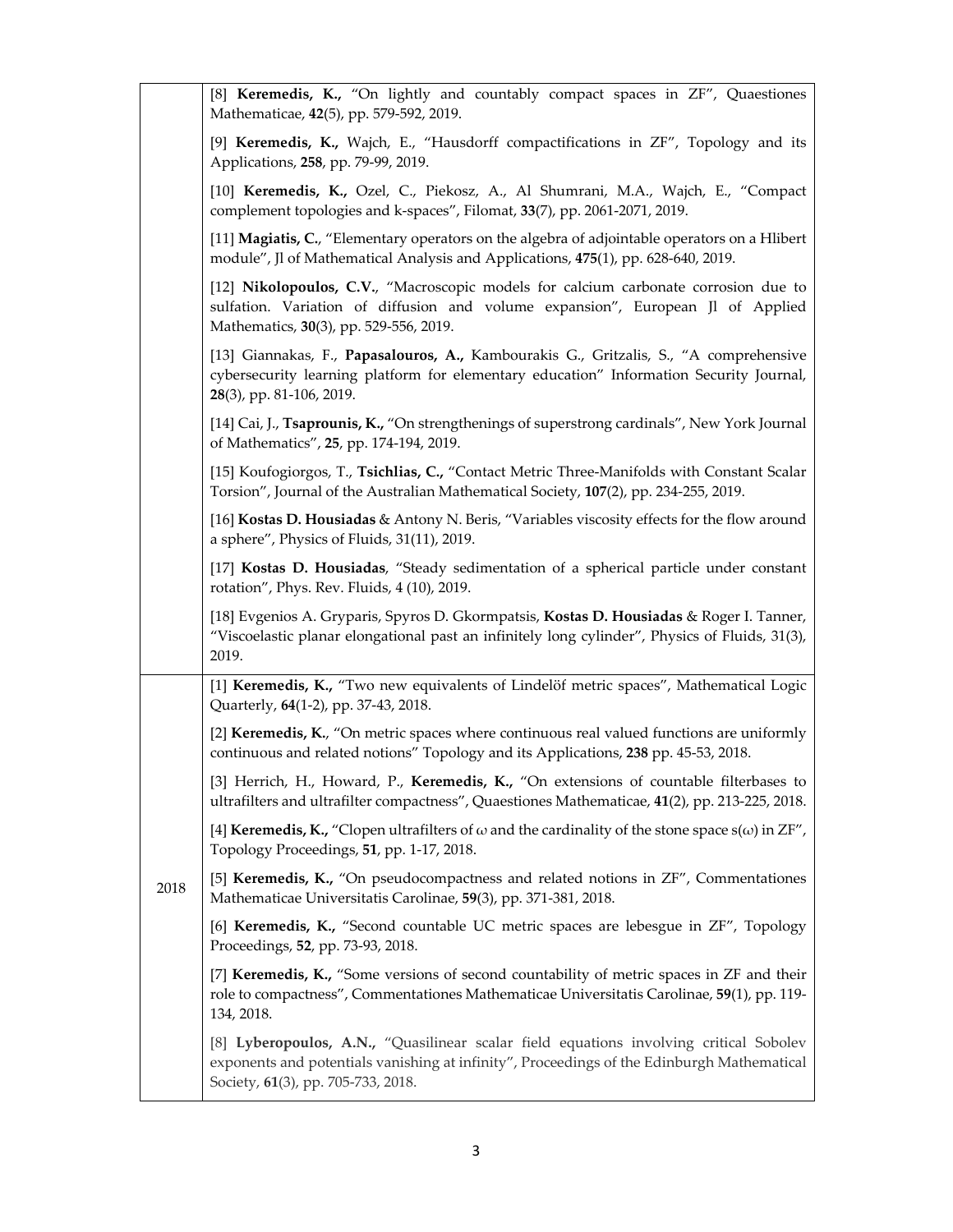|      | [9] Metaftsis, V., Papistas, A.I., Sevaslidou, I., "Quotient groups of IA-automorphisms of a<br>free group of rank 3", Int. Jl of Algebra and Computation, 28(1), pp. 115-131, 2018.                                                                                                                            |
|------|-----------------------------------------------------------------------------------------------------------------------------------------------------------------------------------------------------------------------------------------------------------------------------------------------------------------|
|      | [10] Metaftsis, V., Prassidis, S., "Topological rigidity of quasitoric manifolds", Mathematica<br>Scandinavica, 122(2), pp. 179-196, 2018.                                                                                                                                                                      |
|      | [11] Batakidis, P., Papalexiou, N. "W-algebras and Duflo isomorphism", Journal of Algebra<br>and its Applications, 17(3), 2018.                                                                                                                                                                                 |
|      | [12] Giannakas, F., Kambourakis, G., Papasalouros, A., Gritzalis, S., "A critical review of 13<br>years of mobile game-based learning", Educational Technology Research and Development,<br>66(2), pp. 341-384, 2018.                                                                                           |
|      | [13] Charitos, C., Papadoperakis, I., Tsapogas, G., "On Riemannian surfaces with conical<br>singularities", Rocky Mountain Jl of Mathematics, 48(5), pp. 1455-1474, 2018.                                                                                                                                       |
|      | [14] Tsaprounis, K., "ON C <sup>(n)</sup> -Extendible Cardinals" Journals of Symbolic Logic, 83(3), pp.<br>1112-1131, 2018.                                                                                                                                                                                     |
|      | [15] Asperó, D., Tsaprounis, K., "Long Reals", Journal of Logic and Analysis", 10, 2018.                                                                                                                                                                                                                        |
|      | [16] Kostas D. Housiadas & Roger I. Tanner, "Viscoelastic shear flow past an infinitely long<br>and freely rotating cylinder", Physics of Fluids, 30(7), 2018.                                                                                                                                                  |
|      | [17] Kostas D. Housiadas, Iasonas Ioannou & Georgios C. Georgiou, "Lubrication solution<br>of the axisymmetric Poiseuille flow of a Bingham fluid with pressure-dependent rheological<br>parameters", Journal of Non-Newtonian Fluid Mechanics, 262, pp. 38-51, 2018.                                           |
|      | [18] Kostas D. Housiadas, Gaurab Samanta, Antony N. Beris, "On the tails of probability<br>density functions in Newtonian and drag-reducing viscoelastic turbulent channel flows",<br>Journal of Non-Newtonian Fluid Mechanics, 2018.                                                                           |
|      | [19] Pandelitsa Panaseti, Yiolanda Damianou, Georgios G. Georgiou & Kostas D. Housiadas,<br>"Pressure-driven flow of a Herschel-Bulkley fluid with pressure-dependent rheological<br>parameters", Physics of Fluids, 30 (030701), 2018.                                                                         |
|      | [20] Kostas D. Housiadas & Georgios C. Georgiou, "An analytical solution for the flow of a<br>Newtonian fluid with pressure-dependent viscosity in a rectangular duct", Applied<br>Mathematics and Computation, 322, pp. 123-128, 2018.                                                                         |
|      | [1] Andreolas, G., Anoussis, M., "Topological radicals of nest algebras", Studia Mathematica,<br>237(2), pp. 177-184, 2017.                                                                                                                                                                                     |
|      | [2] Andreolas, G., Anoussis, M., "Compact multiplication operators on nest algebras", Jl of<br>Operator Theory, 77(1), pp. 171-189, 2017.                                                                                                                                                                       |
|      | [3] Anastassi, Z.A., Fotopoulos, GG., Frantzeskakis, D.J., Horikis, T.P., Karachalios, N.I.,<br>Kevrekidis, P.G., Stratis, I.G., Vetas, K., "Spatiotemporal algebraically localized<br>waveformsfor a nonlinear Schrodinger model with gain and loss", Physica D: Nonlinear<br>Phenomena, 355, pp. 24-33, 2017. |
| 2017 | [4] Cuevas-Maraver, J., Kevrekidis, P.G., Frantzeskakis, D.J., Karachalios, N.I., Haragus, M.,<br>James, G., "Floquet analysis of Kuznetsov-Ma breathers: A path towards spectral stability of<br>rogue waves", Physical Review E, 96(1), 012202, 2017.                                                         |
|      | [5] Keremedis, K., "Metric spaces on which continuous functions are "almost" uniformly<br>continuous", Topology and its Applications, 232, pp. 256-266, 2017.                                                                                                                                                   |
|      | [6] Keremedis, K., "Extending T <sub>1</sub> topologies to hausdorff with the same sets of limit points"<br>Topology Proceedings, 49, pp. 121-133, 2017.                                                                                                                                                        |
|      | [7] Metaftsis, V., Papistas, A.I., "On the McCool group M <sub>3</sub> and its associated Lie algebra",<br>Communications in Algebra, 45(3), pp. 1076-1104, 2017.                                                                                                                                               |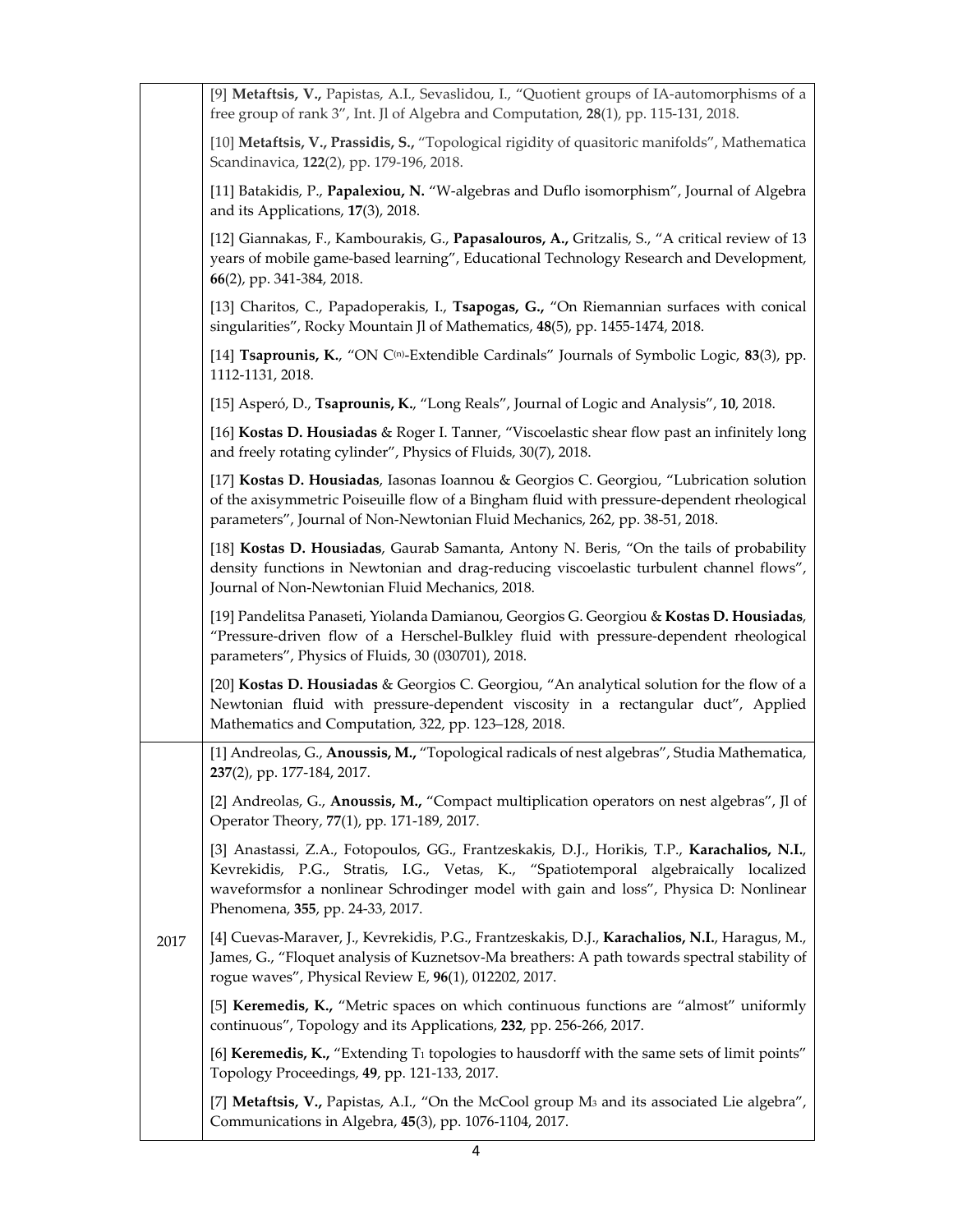|      | [8] Panos M. Pardalos, Nikolaos Giovanopoulos, Panayotis E. Nastou, and Yannis C.<br>Stamatiou, "A Secret Key Information Hiding in Digital Images Protocol based on<br>Steganographic Methods in Image Frequency Domain", International Jl on Applied and<br>Experimental Mathematics, ISSN: 2456-8155, Vol. 2, June 2017. |
|------|-----------------------------------------------------------------------------------------------------------------------------------------------------------------------------------------------------------------------------------------------------------------------------------------------------------------------------|
|      | [9] Kostas D. Housiadas, "Improved convergence based on linear and non-linear<br>transformations at low and high Weissenberg asymptotic analysis", Journal of Non-<br>Newtonian Fluid Mechanics, 247, pp. 1-14, 2017.                                                                                                       |
|      | [1] Anoussis, M., Katavolos, A., Todorov, I.G., "Ideals of the Fourier algebra, supports and<br>harmonic operators", Mathematical Proceedings of the Cambridge Philosophical Society,<br>161(2), pp. 223-235, 2016.                                                                                                         |
|      | [2] Kyriakidis, E.G., Dimitrakos, T.D., "A semi-Markov decision model for the optimal<br>control of a simple immigration-birth-death process through the introduction of a predator",<br>Communications in Statistics - Theory and Methods, 45(13), pp. 3860-3873, 2016.                                                    |
|      | [3] Achilleos, V., Diamantidis, S., Frantzeskakis, D.J., Horikis, T.P., Karachalios, N.I.,<br>Kevrekidis, P.G., "Collapse for the higher-order nonlinear Shrodinger equation" Physica D:<br>Nonlinear Phenomena, 316, pp. 57-68, 2016.                                                                                      |
|      | [4] Keremedis, K., "On metric spaces where continuous real valued functions are uniformly<br>continuous in ZF", Topology and its Application, 210, pp. 366-375, 2016.                                                                                                                                                       |
|      | [5] Keremedis, K., "Non-discrete metrics in and some notions of finiteness", Mathematical<br>Logic Quarterly, 62(4-5), pp. 383-390, 2016.                                                                                                                                                                                   |
|      | [6] Herrlich, H., Howard, P., Keremedis, K., "On preimages of ultrafilters in ZF",<br>Commentationes Mathematicae Universitatis Carolinae, 57(2), pp. 241-252. 2016.                                                                                                                                                        |
|      | [7] Keremedis, K., "Some notions of separability in ZF and their relation to compactness",<br>Bul. Polish. Acad. Sci. Math., 64, pp. 119-136, 2016.                                                                                                                                                                         |
| 2016 | [8] Keremedis, K., "On sequential compactness and related notions of compactness of metric<br>spaces in ZF", Bul. Polish Acad. Sci. Math., 64, pp. 29-46, 2016.                                                                                                                                                             |
|      | [8] Metaftsis, V., Prassidis, S., "On the K-theory of certain extensions of free groups", Forum<br>Mathematicum, 28(5), pp. 813-822, 2016.                                                                                                                                                                                  |
|      | [9] Nastou, P.E., Papadinas, V., Pardalos, P.M., Stamatiou, Y.C. "On a new edge function on<br>complete weighted graphs and its application for locating Hamiltonian cycles of small<br>weight", Optimization Letters, 10(6), pp. 1203-1220, 2016.                                                                          |
|      | [10] Avgerou, A., Nastou, P.E. Nastouli, D., Pardalos, P.M., Stamatiou, Y.C. "On the<br>deployment of citizens' privacy preserving collective intelligent ebusiness models in smart<br>cities", Intern. Jl of Security and its Applications, 10(2), pp. 171-184, 2016.                                                      |
|      | [11] Kavallaris, N.I., Lacey, A.A., Nikolopoulos, C.V., "On the quenching of a non-local<br>parabolic problem arising in electrostatic MEMS control", Nonlinear Analysis, Theory,<br>Methods and Applications, 138, pp. 189-206, 2016.                                                                                      |
|      | [12] Giannakas, F., Kambourakis, G., Papasalouros, A., Gritzalis, S., "Security education and<br>awareness for K-6 going mobile" International Jl of Interactive Mobile Technologies, 10(2),<br>pp. 41-48, 2016.                                                                                                            |
|      | [13] Stefanopoulos, V., "An isoperimetric type inequality for the principal eigenvalue of<br>Schrodinger operators depending on the curvature of a loop", Jl of Differential Equations,<br>260(1), pp. 115-132, 2016.                                                                                                       |
|      | [14] Charitos, C., Papadoperakis, I., Tsapogas, G., "The geometry of Euclidean surfaces with<br>conical singularities", Mathematische Zeitschrift, 284(3-4), pp. 1073-1087, 2016.                                                                                                                                           |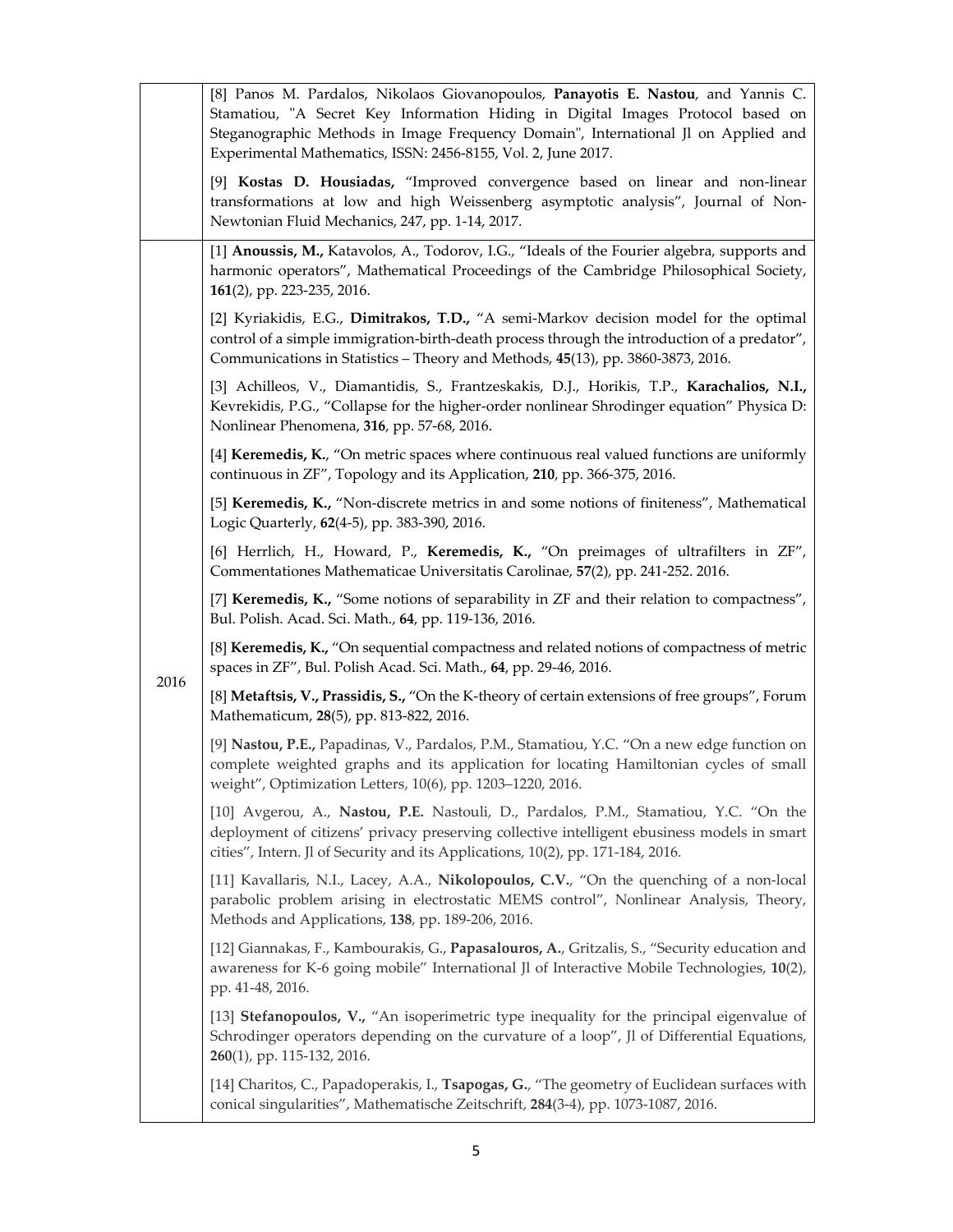| [15] Giannopoulos, A., Hioni, L., Tsolomitis, A., "Asymptotic shape of the convex hull of<br>isotropic log-concave random vectors", Advances in Applied Mathematics, 75, pp. 116-143,<br>2016.                                                                                                    |
|---------------------------------------------------------------------------------------------------------------------------------------------------------------------------------------------------------------------------------------------------------------------------------------------------|
| [16] Giannopoulos, A., Markessinis, E., Tsolomitis, A., "Remarks on an inequality of Rogers<br>and Shephard", Proceedings of the American Mathematical Society", 144(2), pp. 763-773,<br>2016.                                                                                                    |
| [17] Douka, P., Felouzis, V., "Families of sets which can be represented as sublattices of the<br>lattice of convex subsets of a linearly ordered set", Mathematica Slovaca, 66(3), pp. 545-556,<br>2016.                                                                                         |
| [18] Kostas D. Housiadas & Georgios C. Georgiou, "New analytical solutions for weakly<br>compressible Newtonian fluids with pressure-dependent viscosity", International Journal of<br>Engineering Science, 107, 2016.                                                                            |
| [19] Kostas D. Housiadas & Roger I. Tanner, "A high-order perturbation solution for the<br>steady sedimentation of a sphere in a viscoelastic fluid", Journal of Non-Newtonian Fluid<br>Mechanics, 233, pp. 166-180, 2016.                                                                        |
| [1] Anoussis M., Felouzis, V., Todorov, I.G., "Tensor products of measurable operators",<br>Illinois Jl of Mathematics, 59(3), pp. 577-595, 2015.                                                                                                                                                 |
| [2] Dimitrakos, T.D., Kyriakidis, E.G., "A single vehicle routing problem with pickups and<br>deliveries, continuous random demands and predefined customer order", European Jl of<br>Operational Research, 244(3), pp. 990-993, (2015.                                                           |
| [3] Achilleos, V., Diamantidis, S., Frantzeskakis, D.J., Karachalios, N.I., Kevrekidis, P.G.,<br>"Conservation laws, exact traveling waves and modulation instability for an extended<br>nonlinear Schrodinger equation", Jl of Physics A: Mathematical and Theoretical, 48(35),<br>355205, 2015. |
| [4] Keremedis, K., "On sequentially closed subsets of the real line in ZF", Mathematical Logic<br>Quarterly, 61(1-2), pp. 24-31, 2015.                                                                                                                                                            |
| [5] Herrlich, H., Keremedis, K., "On the metric reflection of a pseudometric space in ZF",<br>Commentationes Mathematicae Universitatis Carolinae, 56(1), pp. 77-88, 2015.                                                                                                                        |
| [6] Keremedis, K., "On the Boolean prime ideal theorem and certain coverings of cantor<br>cubes", Topology Proceedings, 45, pp. 5-8, 2015.                                                                                                                                                        |
| [7] Kavallaris, N.I., Lacey, A.A., Nikolopoulos, C.V., Tzanetis, D.E., "On the quenching<br>behavior of a semilinear wave equation modelling mems technology", Discrete and<br>Continuous Dynamical Systems - Series A, 35(3), pp. 1009-1037, 2015.                                               |
| [8] Giannopoulos, A., Stavrakakis, P., Tsolomitis, A., Vritsiou, B.-H., "Geometry of the<br>L <inf>q</inf> -centroid bodies of an isotropic log-concave", Transactions of the American<br>Mathematical Society, 367(7), pp. 4569-4593, 2015.                                                      |
| [9] <b>Hatzinikitas, A.N.,</b> "The partition function of the Dirichlet operator $D_{2s} = \sum_{i=1}^{d} (-\partial x^2)$ s on<br>a d - dimensional rectangle cavity", Jl of Mathematics, 2015, 785720, 2015.                                                                                    |
| [10] Hatzinikitas, A.N., "Self-similar solutions of Renyi's entropy and the concavity of its<br>entropy power", Entropy, 17(9), pp. 6056-6071, 2015.                                                                                                                                              |
| [11] Kostas D. Housiadas, "An effective medium approach for the elongational viscosity of<br>non-colloidal suspensions with Newtonian matrix fluids", Physics of Fluids, 27(8), 2015.                                                                                                             |
| [12] Kostas D. Housiadas, "An exact analytical solution for viscoelastic fluids with pressure-<br>dependent viscosity", Journal of Non-Newtonian Fluid Mechanics, 123, pp. 147-156,2015.                                                                                                          |
|                                                                                                                                                                                                                                                                                                   |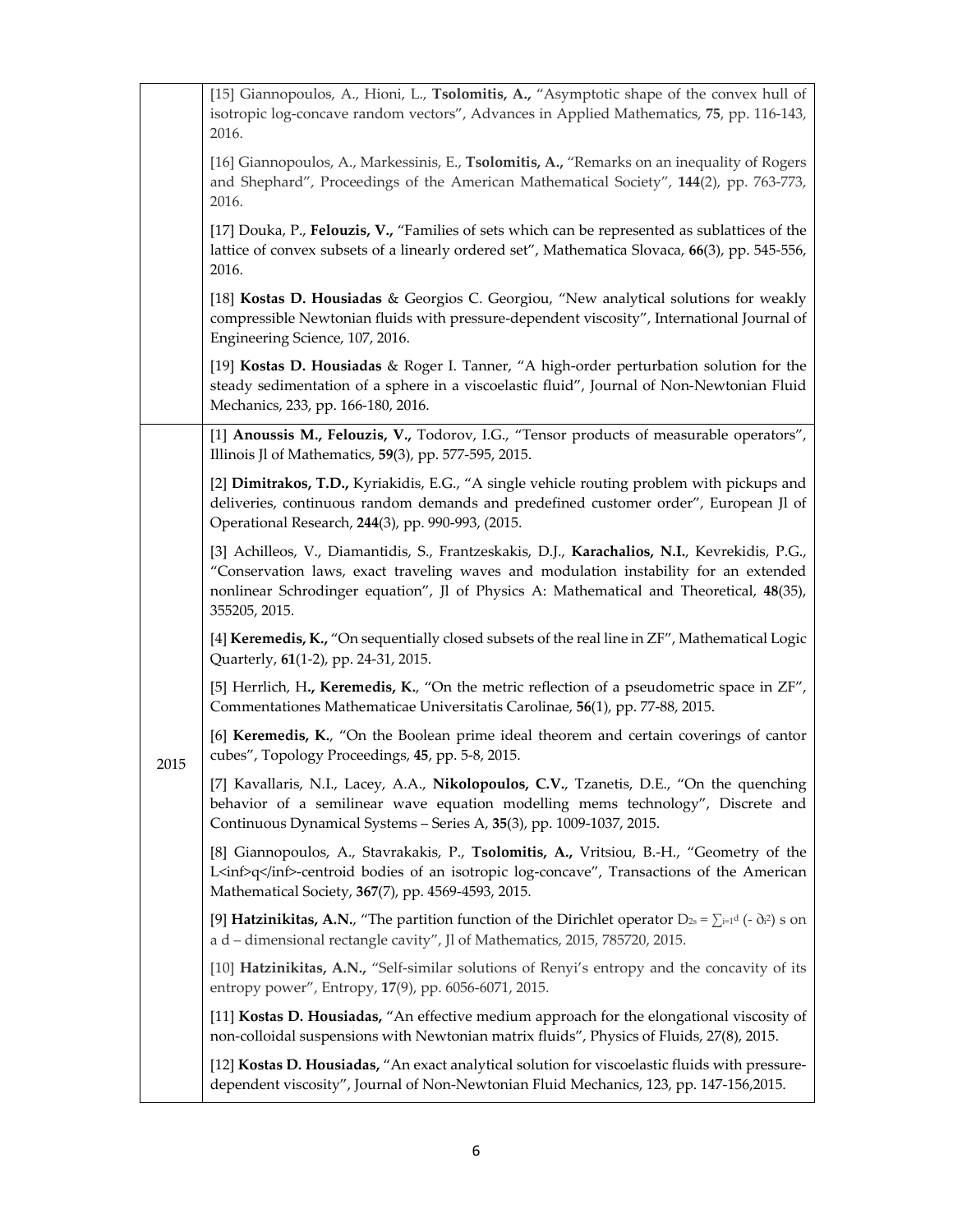|      | [13] Kostas D. Housiadas, "Internal viscoelastic flows with exponential type pressure-<br>dependent viscosity and relaxation time", Journal of Rheology, 59(3), pp. 769-791, 2015.                                                                                                 |
|------|------------------------------------------------------------------------------------------------------------------------------------------------------------------------------------------------------------------------------------------------------------------------------------|
|      | [14] Stella Poyiadji, Kostas D. Housiadas, Katerina Kaouri & Georgios C. Georgiou,<br>"Asymptotic solutions of weakly compressible Newtonian Poiseuille flows with pressure-<br>dependent viscosity", submitted, European Journal of Mechanics B/Fluids, 49, pp. 217-225,<br>2015. |
|      | [15] Kostas D. Housiadas, Georgios C. Georgiou & Roger I. Tanner, "A note on the<br>unbounded creeping flow past a sphere for Newtonian fluids with pressure-dependent<br>viscosity", International Journal of Engineering Science, 86, pp. 1-9, 2015.                             |
|      | [1] Anoussis, M., Katavolos, A., Todorov, I.G., "Ideals of A(G) and bimodules over maximal<br>abelian selfadjoint algebras" Jl of Functional Analysis, 266(11), pp. 6473-6500, 2014.                                                                                               |
|      | [2] Yue, H., Molina, M.I., Kevrekidis, P.G., Karachalios, N.I., "Self-trapping transition for a<br>nonlinear impurity within a linear chain" Jl of Mathematical Physics, 55(10), 102703, 2014.                                                                                     |
|      | [3] Herrlich, H., Keremedis, K., "Separable connected metric spaces need not have<br>continuum size in ZF", Topology and its Applications, 161(1), pp. 397-406, 2014.                                                                                                              |
|      | [4] Nikolopoulos, C.V., "Mathematical modelling of a mushy region formation during<br>sulphation of calcium carbonate", Networks and Heterogeneous Media, 9(4), pp. 635-654,<br>2014.                                                                                              |
|      | [5] Nikolopoulos, C.V., "Macroscopic models for a mushy region in concrete corrosion", Jl of<br>Engineering Mathematics, 91(1), pp. 143-163, 2014.                                                                                                                                 |
| 2014 | [6] Charitos, C., Papadoperakis, I., Tsapogas, G., "On the mapping class group o a Heegaard<br>splitting" Glasgow Mathematical Journal, 56(1), pp. 93-101, 2014.                                                                                                                   |
|      | [7] Kostas D. Housiadas & Roger I. Tanner, "A model for the shear viscosity of non-colloidal<br>suspensions with Newtonian matrix fluids", Rheologica Acta, 53 (11), pp. 831-841, 2014.                                                                                            |
|      | [8] Kostas D. Housiadas, "Stress diffusion and high order viscoelastic effects in the 3D flow<br>past a sedimenting sphere subject to orthogonal shear", Rheologica Acta, 53 (7), pp. 537-548,<br>2014.                                                                            |
|      | [9] Kostas D. Housiadas & Roger I. Tanner, "Rheology effects in the 3D creeping flow past a<br>sedimenting sphere subject to orthogonal shear", Physics of Fluids, 26 (1), 17 pages, 2014.                                                                                         |
|      | [10] Roger I. Tanner, Kostas D. Housiadas, & Fuzhong Qi, "Mechanism of drag increase on<br>spheres in viscoelastic cross-shear flows", Journal of Non-Newtonian Fluid Mechanics, 203,<br>pp.51-53,2014.                                                                            |
|      | [1] Dafnis, N., Giannopoulos, A., Tsolomitis, A., "Quermaßintegrals and asymptotic shape<br>of random polytopes in an isotropic convex body", Michigan Mathematical Jl, 62(1), pp. 59-<br>79, 2013.                                                                                |
| 2013 | [2] Achilleos, V., Alvarez, A., Cuevas, J., Frantzeskakis, D.J., Karachalios, N.I., Kevrekidis,<br>P.G., Sanchez-Rey, B., "Escape dynamics in the discrete repulsive $\phi^4$ model", Physica D:<br>Nonlinear Phenomena, 244(1), pp. 1-24, 2013.                                   |
|      | [3] Karachalios, N.I., Sanchez-Rey, B., Kevrekidis, P.G., Cuevas, J., "Breathers for the discrete<br>nonlinear Schrodinger equation with nonlinear hopping", Jl of Nonlinear Science, 23(2), pp.<br>205-239, 2013.                                                                 |
|      | [4] Keremedis, K., "The Boolean prime ideal theorem and products of coffinite topologies",<br>Mathematical Logic Quarterly, 59(6), pp. 382-392, 2013.                                                                                                                              |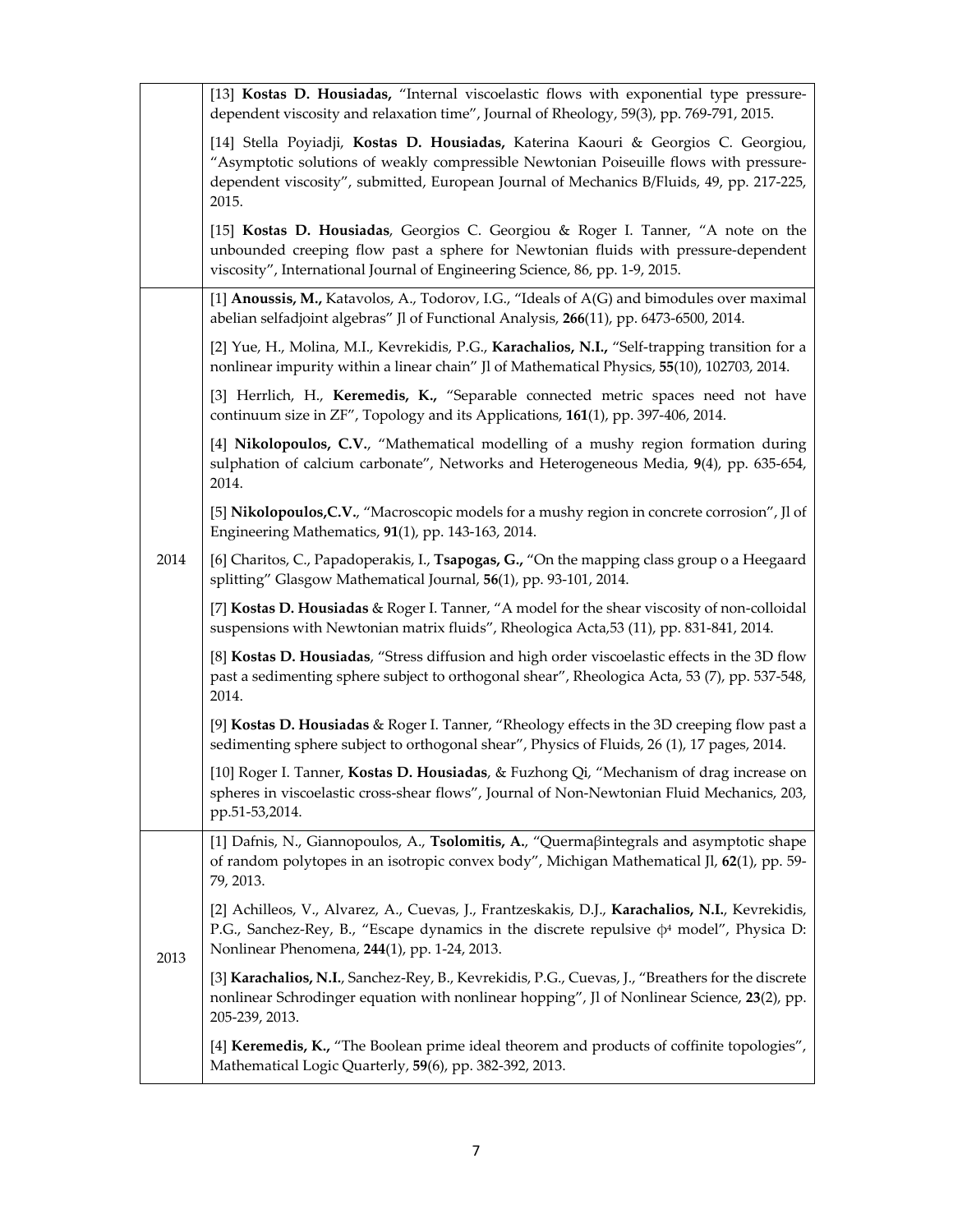| [5] Hall, E.J., Keremedis, K., Tachtsis, E., "The existence of free ultrafilters on $\omega$ does not<br>imply the extension of filters on $\omega$ to ultrafilters", Mathematical Logic Quarterly, 59(4-5), pp.<br>258-267, 2013.                         |
|------------------------------------------------------------------------------------------------------------------------------------------------------------------------------------------------------------------------------------------------------------|
| [6] Hall, E.J., Keremedis, K., "Eech-stone compactifications of discrete spaces in ZF and some<br>weak forms of the Boolean prime ideal theorem", Topology Proceedings, 41, pp. 111-122,<br>2013.                                                          |
| [7] Keremedis, K., Tachtsis, E., "Wallman compactifications and Tychnoff's compactness<br>theorem in ZF", Topology Proceedings, 42, pp. 275-297, 2013.                                                                                                     |
| [8] Hall, H., Keremedis, K., "On BPI restricted to Boolean algebras of size continuum", Bul.<br>Polish. Acad. Sci. Math., 61, pp. 9-21, 2013.                                                                                                              |
| [9] Cornaros, C., "Weak forms of the Regularity Principle in the presence of IE1",<br>Mathematical Logic Quarterly, 59(1-2), pp. 84-100, 2013.                                                                                                             |
| [10] Nastou, P.E., Spirakis, P., Stamatiou, Y.C., Tsiakalos, A., "On the derivation of a closed-<br>form expression for the solutions of a subclass of generalized Abel differential equations",<br>Int. Jl of Differential Equations, 2013, 929286, 2013. |
| [11] Markellos, M., Tsichlias, C., "Contact metric structures on S <sup>3"</sup> , Kodai Mathematical Jl,<br>36(1), pp. 154-166, 2013.                                                                                                                     |
| [12] <b>Hatzinikitas, A.N.,</b> "Spectral properties of the Dirichlet operator $\sum_{i=1}^{d}(-\partial x^2)^s$ on domains<br>in d- dimensional Euclidean space", Jl of Mathematical Physics, 54(10, 103501, 2013.                                        |
| [13] Roger I. Tanner, Shao-Cong Dai, Fuzhong Qi, & Kostas Housiadas, "Viscometric<br>functions of semi-dilute non-colloidal suspensions of spheres in a viscoelastic matrix",<br>Journal of Non-Newtonian Fluid Mechanics, 201, pp. 130-134, 2013.         |
| [14] Kostas D. Housiadas, "Compressible Poiseuille flows with exponential type pressure-<br>dependent mass density", Journal of Non-Newtonian Fluid Mechanics, 201, pp. 94-106, 2013.                                                                      |
| [15] Kostas D. Housiadas & Antony N. Beris, "On the skin friction coefficient in viscoelastic<br>wall-bounded Flows", International Journal of Heat and Fluid Flow, 42, pp.49-67, 2013.                                                                    |
| [16] Kostas D. Housiadas, "Viscoelastic Poiseuille flows with total normal stress dependent,<br>nonlinear Navier slip at the wall", Physics of Fluids, 25, 043105, (21 pages) 2013.                                                                        |
| [17] Pandelitsa Panseti, Kostas D. Housiadas, & Georgios C. Georgiou, "Newtonian<br>Poiseuille flows with pressure-dependent wall slip", Journal of Rheology, 57(1), pp. 215-332,<br>2013.                                                                 |
|                                                                                                                                                                                                                                                            |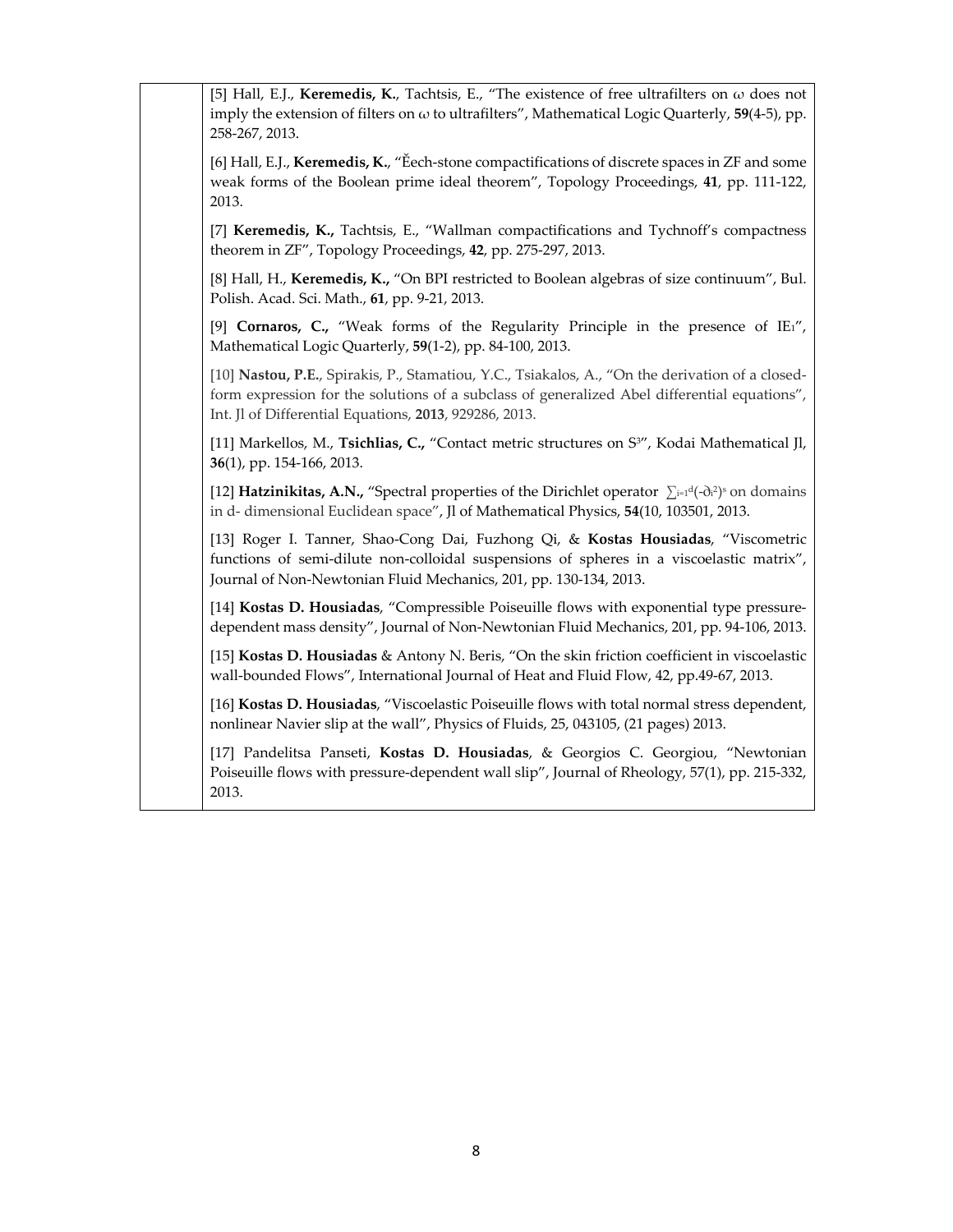## **Publications in peer‐reviewed conference proceedings**

| 2021 |                                                                                                                                                                                                                                                                                                               |
|------|---------------------------------------------------------------------------------------------------------------------------------------------------------------------------------------------------------------------------------------------------------------------------------------------------------------|
| 2020 | [1] Papasalouros, A., Chatzimichalis, G., "A platform for CSCL script definition", in<br>Proceedings of the 22 <sup>nd</sup> International Conference on Human-Computer Interaction (HCI<br>International 2020), 12206 LNCS, Springer, pp. 625-640, 2020.                                                     |
|      | [2] Papasalouros, A., Chatzimichalis, G., "Towards CSCL scripting by example", in<br>Proceedings of the 16 <sup>th</sup> International Conference on Intelligent Tutoring Systems (ITS2020),<br>12149 LNCS, Springer, pp. 306-315, 2020.                                                                      |
|      | [1] Cornaros, Ch., "About the existence of primes in IDelta_0", Πανελλήνιο Συμπόσιο<br>Λογικής, Ανώγεια, 26-30 Ιουνίου, 2019.                                                                                                                                                                                 |
| 2019 | [2] Hatzinikitas, A., Lymouris, N., "The short-time limit of the Dirichlet partition function<br>and the image method", Jl of Physics: Conference Series, 32 <sup>nd</sup> International Colloquium on<br>Group Theoretical Methods in Physics, ICGTMP 2018, 1194(1), 012042, 2019.                           |
|      | [1] Kyriakidis, E.G., Karamatsoukis, C.C., Dimitrakos, T.D., "Optimal collection of two<br>similar products from N Ordered customers", Proceedings of the Int. Conf. of Industrial<br>Engineering and Operations Management, 2018(JUL), pp. 3055-3056, 2018.                                                  |
|      | [2] Cornaros, Ch., "Products of primes in weak systems of arithmetic", JAF31, Florence,<br>Italy, May 28-30, 2018.                                                                                                                                                                                            |
| 2018 | [3] Lyberopoulos, A.N., "Quasilinear elliptic equations with lack of compactness - Survey<br>of some results and discussion of open problems", Proceedings of the 16 <sup>th</sup> Panhellenic<br>Conference on Mathematical Analysis, pp. 61-85, 2018.                                                       |
|      | [4] Papasalouros, A., "Formalizing CSCL scripts with logic and constraints", in Proceedings<br>of the 13 <sup>th</sup> European Conference on Technology Enhanced Learning (EC-TEL 2018), 11082<br>LNCS, Springer, pp. 660-663, 2018.                                                                         |
|      | [5] Papasalouros, A., Chatzigiannakou, M., "Semantic web and question generation: An<br>overview of the state of the art", MCCSIS 2018 - Multi Conference on Computer Science<br>and Information Systems; Proceedings of the International Conferences on e-Learning 2018,<br>2018-July, pp. 189-192, 2018.   |
| 2017 |                                                                                                                                                                                                                                                                                                               |
|      | [1] Anoussis, M., "Topological radicals in nest algebras", Πρακτικά 15 <sup>ου</sup> Πανελληνίου<br>Συνεδρίου Ανάλυσης, Ηράκλειο 2016, 35-48.                                                                                                                                                                 |
| 2016 | [2] Avgerou, A.D., Nastou, P.E., Stamatiou, Y.C. "Innovative applications and services<br>based on privacy enhanced distributed computations on IoT devices" Proceedings - CBI<br>2016: 18th IEEE Conference on Business Informatics, 2, pp. 20–25, 7781491, 2016.                                            |
|      | [3] Avgerou, A., Nastou, P.E., Nastouli, D., Pardalos, P.M., Stamatiou, Y.C, "Adopting and<br>ABCs authentication framework for collective intelligent eBusiness models in smart cities"<br>Proceedings - 8 <sup>th</sup> International Conference on Security Technology, SecTech 2015, pp. 31-<br>34, 2016. |
|      | [1] Anoussis, M., "Shift operators", Serdica Math. J. 41, pp. 35-48, 2015.                                                                                                                                                                                                                                    |
| 2015 | [2] Papasalouros, A., Tsolomitis, A., "A direct TeX-to-braille transcribing method",<br>ASSETS 2015, Proceedings of the 17 <sup>th</sup> International ACM SIGACCESS Conference on<br>Computers and Accessibility, pp. 373-374, 2015.                                                                         |
| 2014 | [1] Bordiés, O., Papasalouros, A., Dimitriadis, Y., "Estimating the gap between informal<br>descriptions and formal models of artifact flows in CSCL", in Proceedings of the 9th                                                                                                                              |